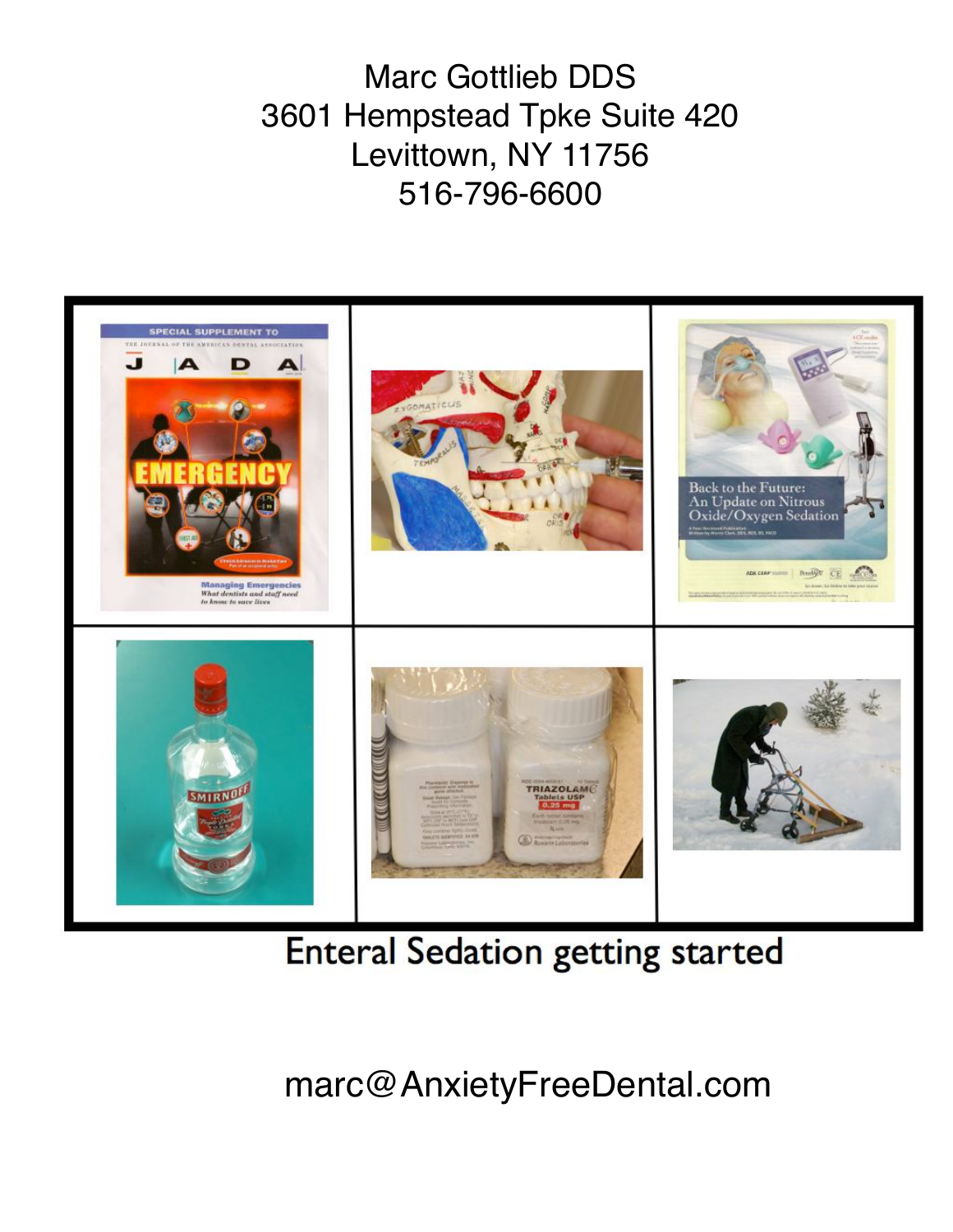**+ Dental Care of the Apprehensive, Unmanageable and Medically Compromised Patient**



MarcGottlieb@mac.com

**+**

# *Other courses teach you how to medicate.. This course pulls it all together.*

# Course Description.

Dental care for the apprehensive, unmanageable and medically compromised patient is designed for the general practitioner as well as all specialists. Everyone from your receptionist to the veteran about to retire will benefit from this course. Over twenty five percent of the dental population do not visit a dentist on a regular basis out of fear. In order for the dentist to treat this unique population he or she must understand the unique challenges they present. As patients get older and through the advances of modern medicine we encounter patients with a laundry list of medical problems. This course will address the management of this special group. Imagine more compliant patients. Patients who trust you and will follow your instructions. I will discuss and demonstrate through actual case studies all the available options you have to treat that type of patient. Treating the apprehensive man ,woman or child can be very rewarding. When managed properly they remain loyal for life and often refer their friends and family. Treating patients using Tender Loving Care, Local Anesthesia, Nitrous Oxide Sedation, Hypnosis, Oral Sedation, I.V. Sedation and General Anesthesia will be covered.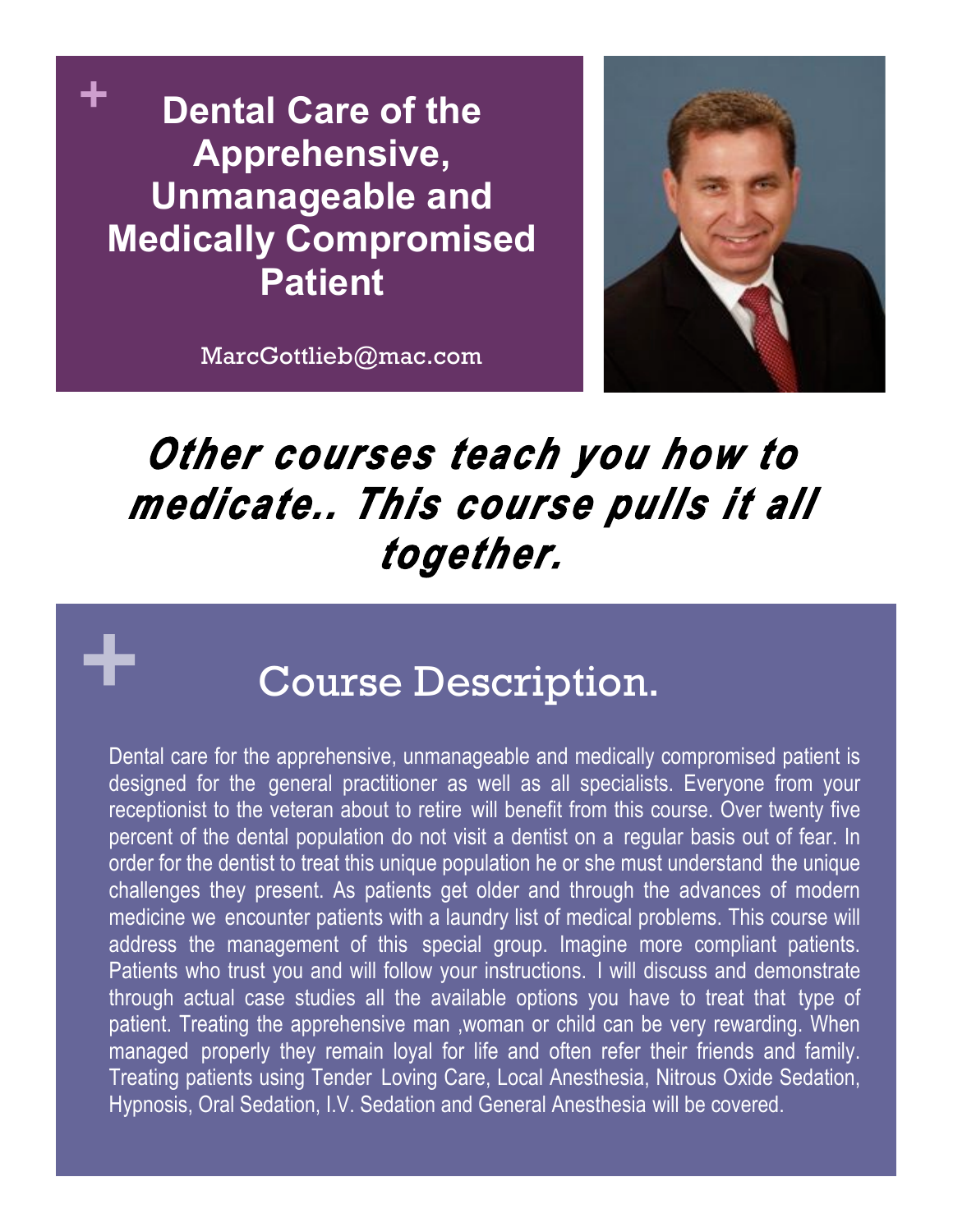Dental Care for the Apprehensive, Unmanageable and Medically Compromised Patient.



#### Objectives.

- Understand the challenges of the apprehensive patient.
- Know what type of local to use and how to use them.
- Review sedation techniques currently available.

#### Sedation Dentistry

- Who is a candidate?
- Will I be unconscious?
- How long does sedation dentistry last?

#### Absolute needs.

- Positive Pressure Oxygen fixed and portable.
- Suction fixed and portable.
- IV Access.

#### Risk Assessment.

- ASA classification.
- Exercise tolerance.
- Size of the patient.

#### Emergency Kit.

- Asthma
- Raise and lower blood pressure.
- Control Heart rate ???
- Glucose levels
- Reverse Sedative agents.
- Chewable aspirin.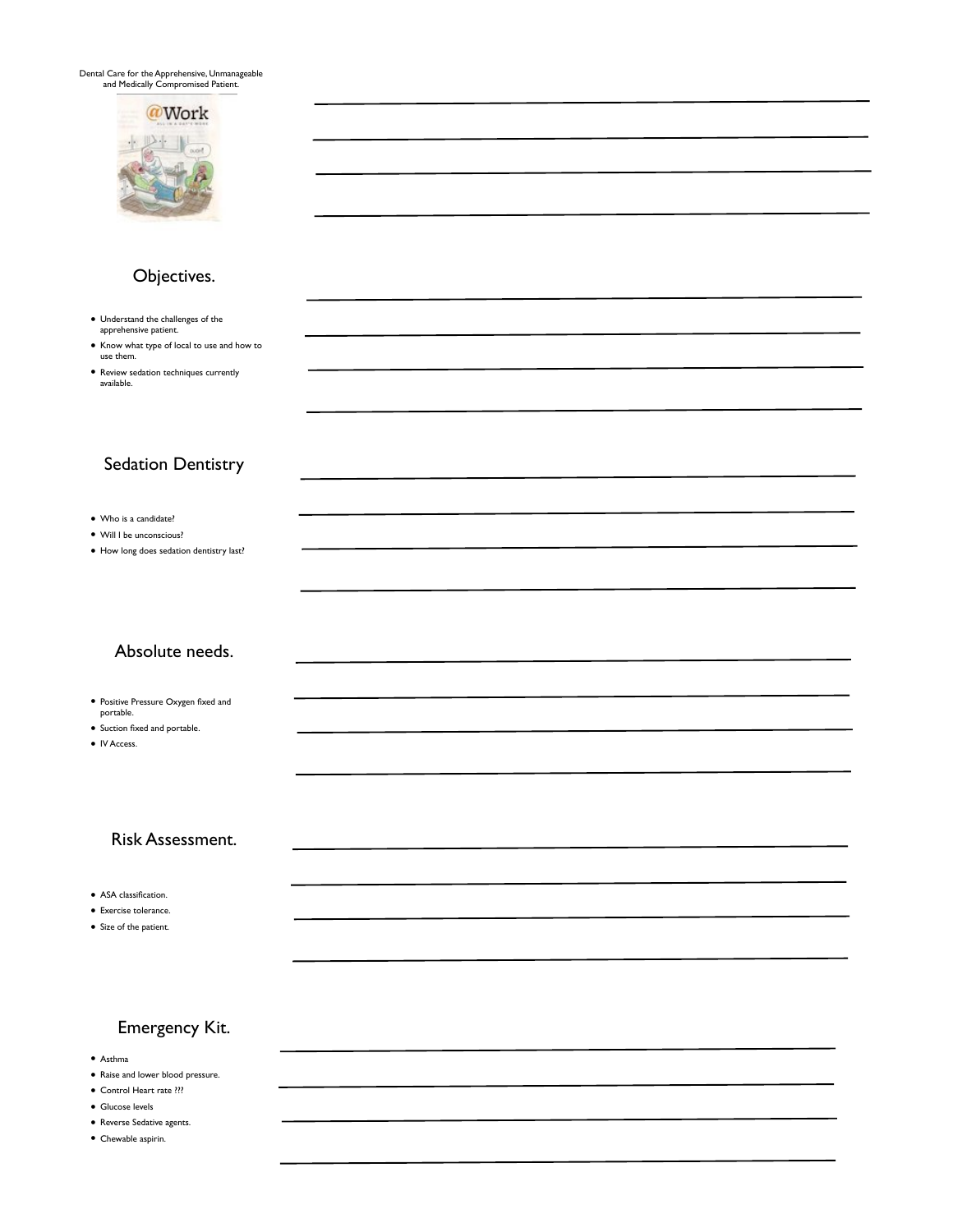#### Medical Emergencies.

- Obstruction,Respiratory depression,Apnea
- Low Blood Sugar.
- Chest Pain
- Asthma, Allergic reaction.
- Syncope

#### Laryngospasm.

| Etiology                                                                                                                                                                                                                                                   |  |
|------------------------------------------------------------------------------------------------------------------------------------------------------------------------------------------------------------------------------------------------------------|--|
| It is a correlication associated with anonthosis. The magn can happen often without are provocation, but tends<br>to occur after tracheal extabation.                                                                                                      |  |
| Treatment                                                                                                                                                                                                                                                  |  |
| Laryngomagn in the operating room is treated by hyperspreading the patient's neck and administering amigred<br>ventilation with 100% oppose. In more worre cases it may require the administration of an intraveness mostle<br>relaxant and relationation. |  |

# Chest pain

- Oxygen
- Asprin
- BP and Nitroglycerin
- Start and IV
- Call 911 or local EMS





# Number one reason.

- Pain
- Really good at giving local.
- Give it again. My technique. Stats. on lingual paresthesia.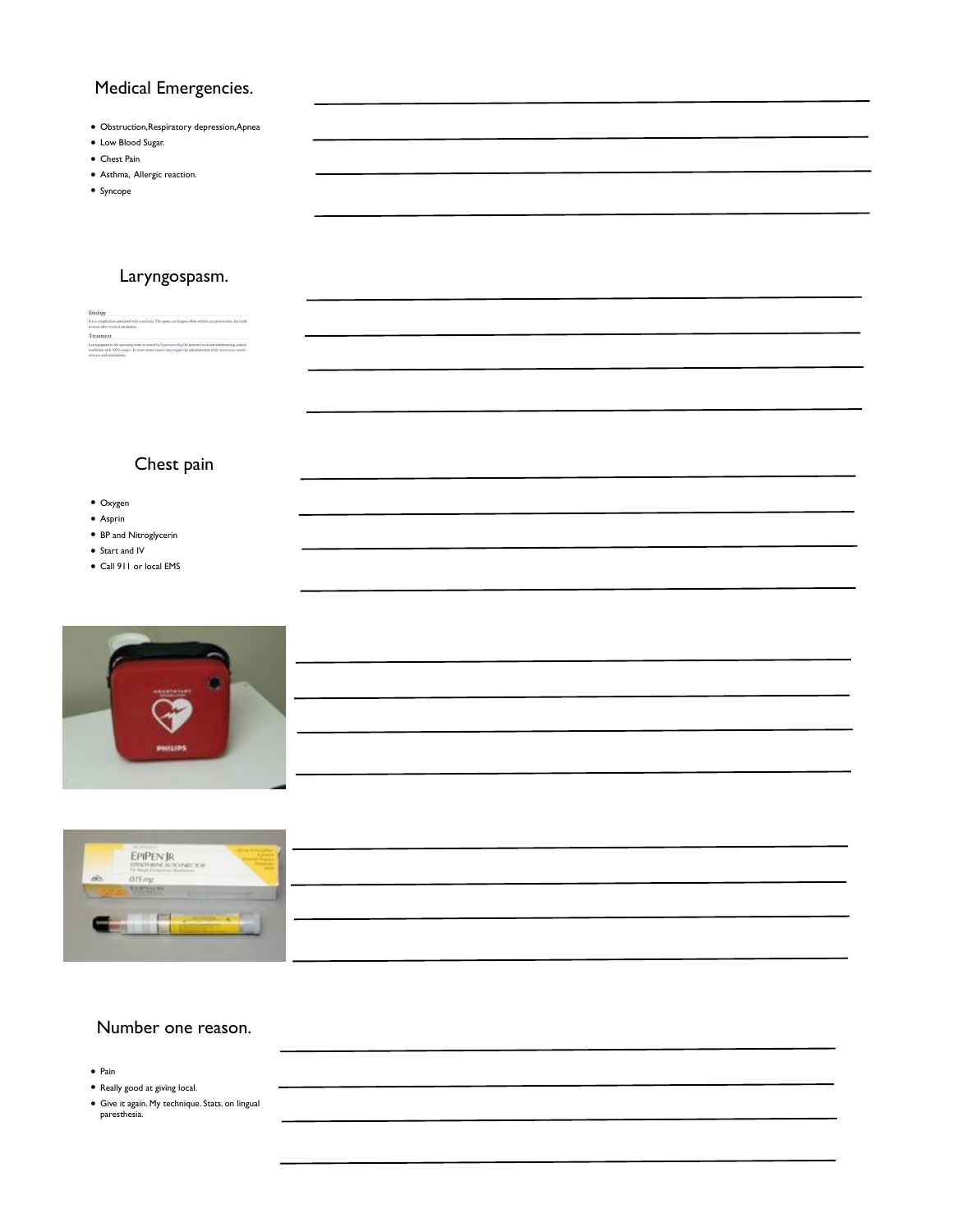#### Local anesthetics.

- Carbocaine 3% plain
- Lidocaine 2% with 1:100,000 epinephrine.
- Carbocaine 2% with 1:20,000 Neo-Cobefrin
- Septocaine 4% with 1:200,000 epinephrine
- Don't use long acting locals.

# The Basics.

- Topical with common flavor.
- Painless injection.
- Be compassionate.
- Calming almost hypnotic voice.
- Wait for the topical and local to work.



#### Anesthetic techniques.

- Inferior Alveolar Block.
- Closed mouth mandibular block.
- Infiltrations, Mental, Infraorbital blocks
- PSA posterior and palatal approach
- Middle Superior block and Nasopalatine.



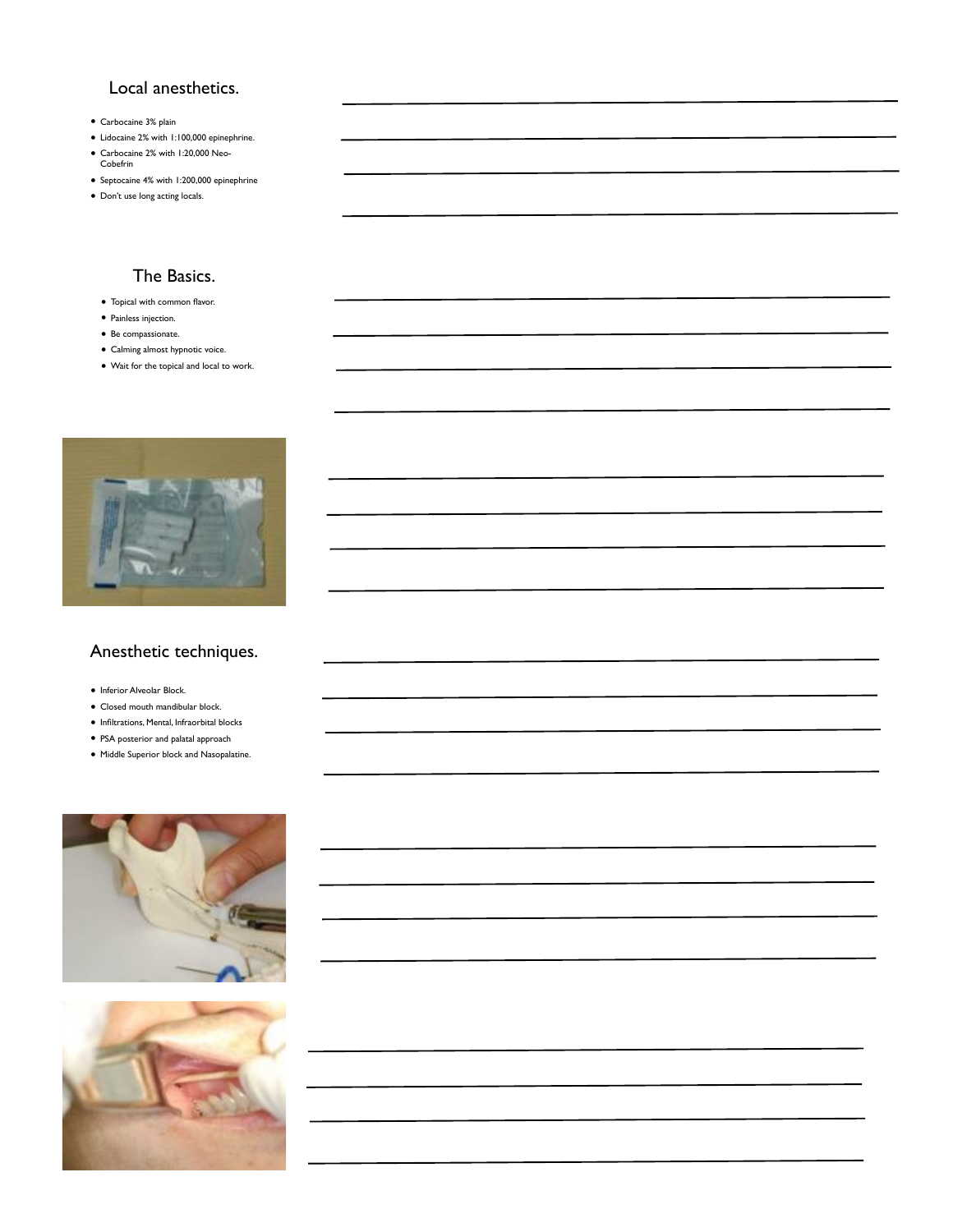



#### Nitrous Oxide Sedation and Analgesia.

- Contraindications
- Diffusion hypoxia
- Carbon dioxide drive.
- Potentiation of all medications.

#### Nitrous precautions.

- Scavenger system to outside the office.
- Always work in a well ventilated area.
- Proper sized mask, no talking , rubber dam.



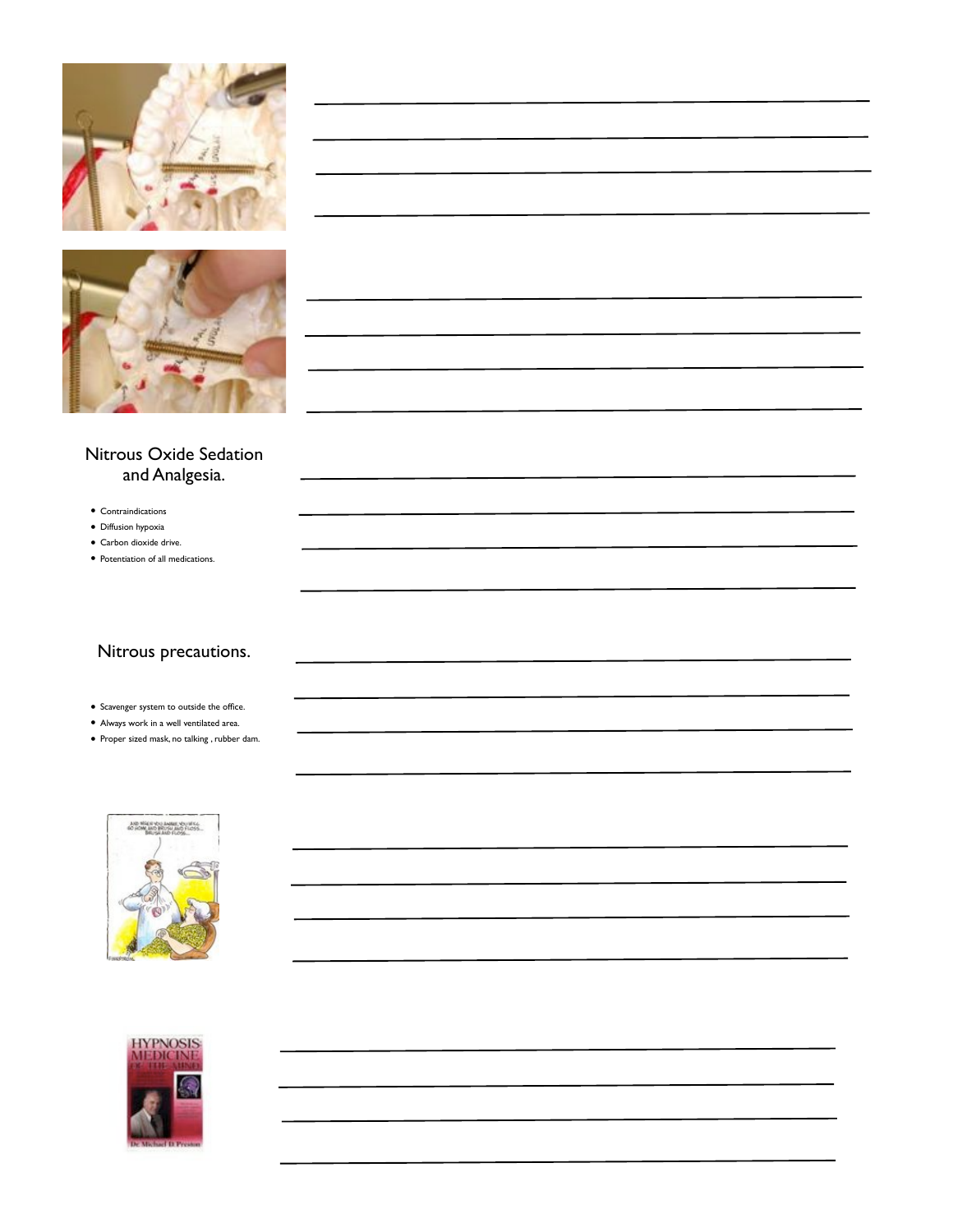

#### Induction E. Woods Ver. 2.2

- Take the back of their hand and press your fingernail.
- Eyes closed, I cover them with damp 3X3
- Progressive relaxation to the chin.
- Stretch the cheek
- In a moment I will give you a cherry candy
- On the count of three I'm going to check your gums and cheek with my fingernail.







#### Methods

- Local tlc tell show do
- Alcohol and self medication
- Hypnosis
- Nitrous Oxide
- DOC's Oral Sedation
- IV vs IM / SC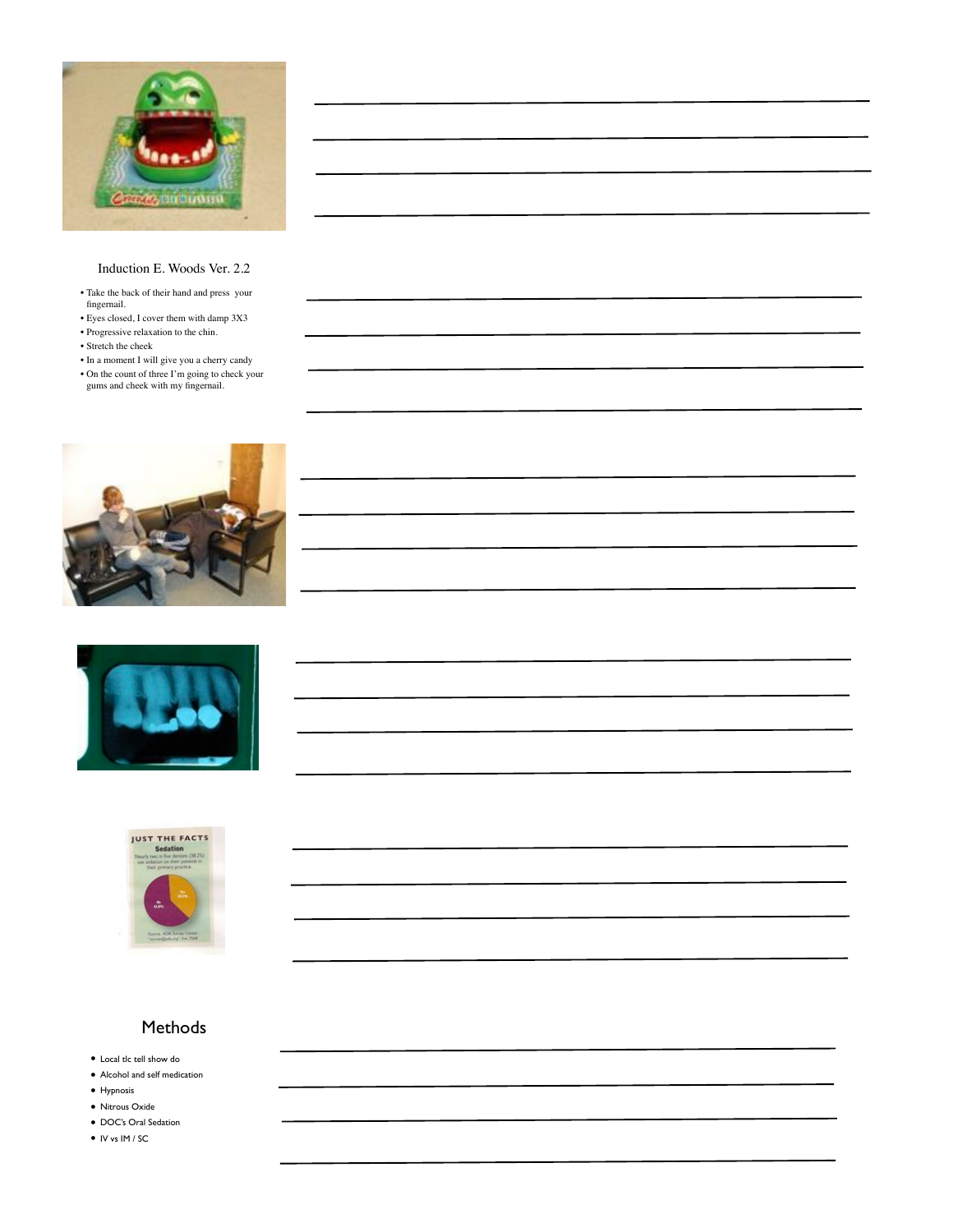#### Oral Sedation Advantages.

- Ease of administration
- Easily accepted by Adults.? with Children
- Low cost
- Slow onset so you have time to get prepared for an emergency
- No needles or specialized equipment.

#### Oral Route Disadvantages.

- Patient compliance and ability to swallow pills.
- Prolonged latent period.
- Erratic absorption from day to day.
- Cannot be titrated.

#### Contraindications

- Acute narrow angle glaucoma.
- known hypersensitivity
- Psychosis
- Pregnancy nursing.
- Alcohol abuse.

#### **Cautions**

- Antidepressants will potentiate the drug?
- Tagamet and Antacids.
- Erythromycin, vitamins and OTC medications.

#### Mentally Disabled

- Usually strong dental history.
- Many managed with TLC and Oral Sedation. IV sedation challenging.
- Must use local anesthesia.
- Supervised neglect very common.
- 

#### Scheduling

- Sample schedules.
- First appointment for the patient.
- Lunch hour end of day.
- Pt. calls for a 2 hour appointment for DOBL #30.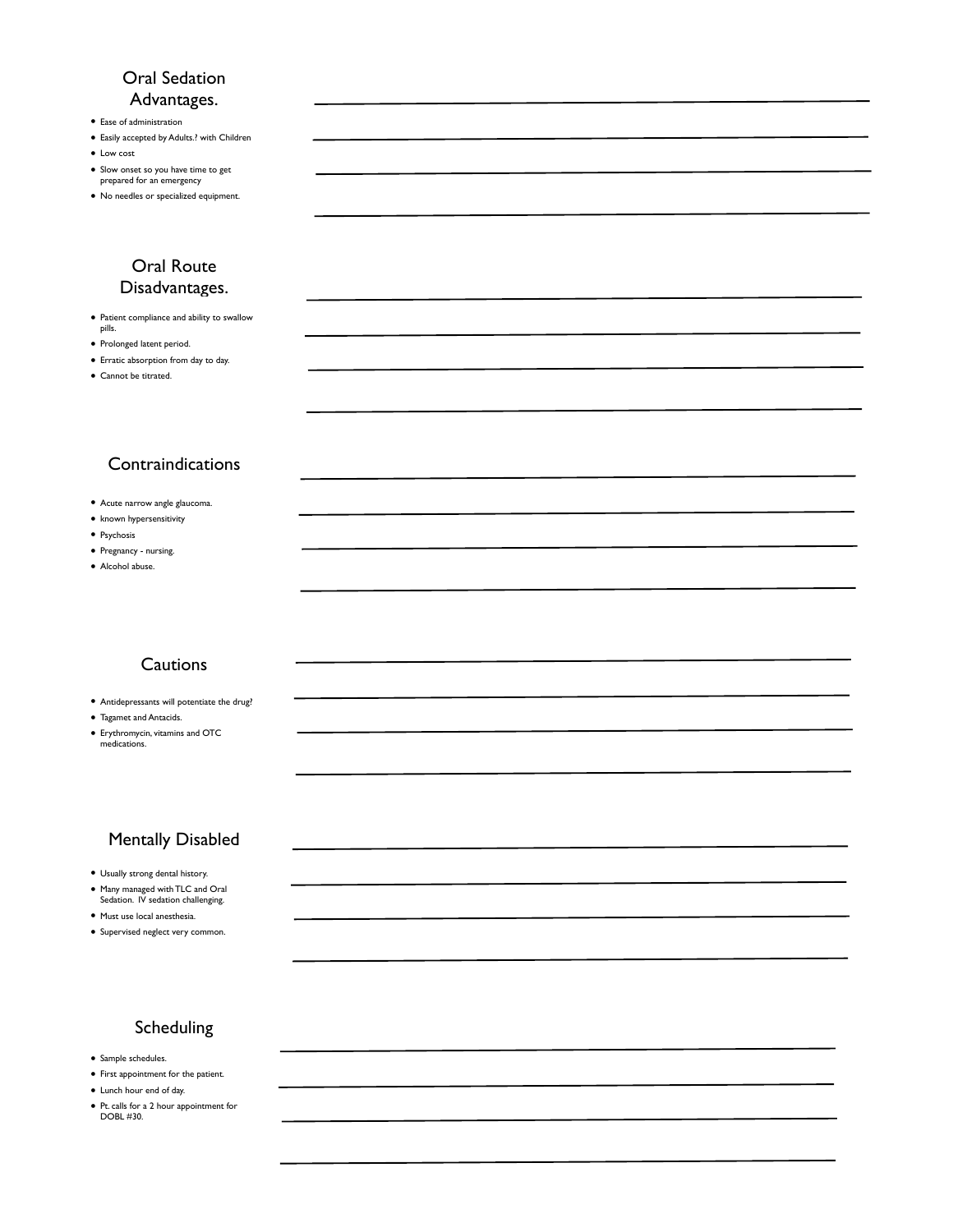#### Consultation and Consent.

- Talk to the patient alone.
- Referred by radio, ins. plan, patient
- Write down a simple plan.
- Always have a second adult.
- Don't overwhelm the patient.





#### Train your team.

- NPO after? Review medical hx.
- How are they are getting to your office?
- Written Post op instructions.
- Paperwork before the appt.



### Dry them up.



#### Different levels of fear.

- None
- Slight
- Moderate • Severe
- Phobic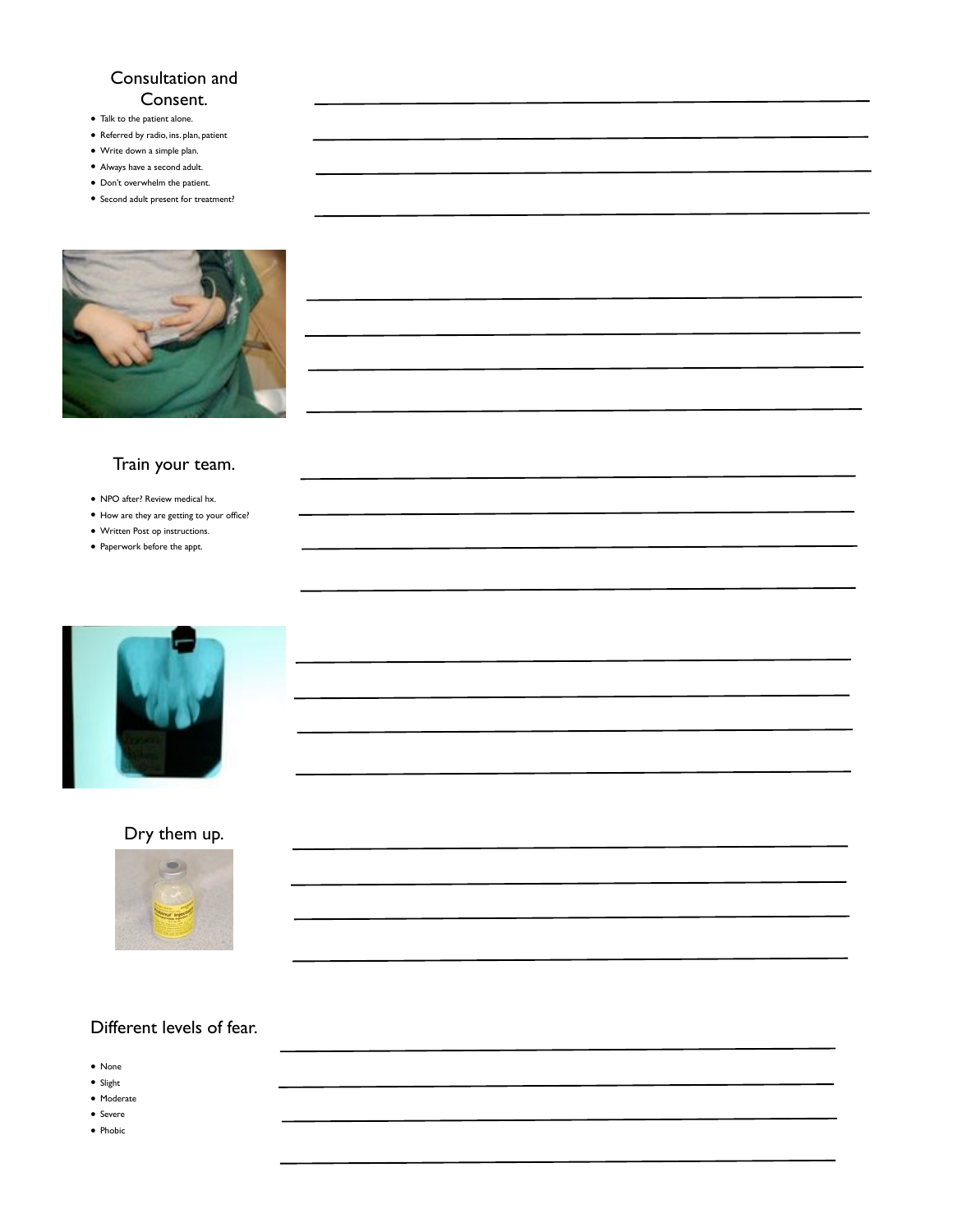#### Review Medical & Dental History.

- Only extractions
- Mix of decay and some Tx.
- Crowns and Bridges.
- Partials or Full Dentures
- Cosmetic Dental care.
- Was it done under anesthesia.

#### Routes of Administration.

- Enteric about 15 60 minutes.
- Subcutaneous or Intramuscular
- Inhalation 1-3 minutes: rapid induction time dependent recovery.
- Intravenous (IV) about 1 minute onset and recovery drug and patient dependent.



#### Levels of Sedation.

- Mild anxiolysis.
- Moderate sedation.
- Deep.
- General Anesthesia.

#### Contraindications.

- Medically unstable ASA IV limitations .
- Sensitivity to proposed medications.
- Pregnant or planning on getting pregnant.
- Use extreme caution with the elderly.

#### How to reverse sedation.

- •Flumazenil
- Naloxone
- Oxygen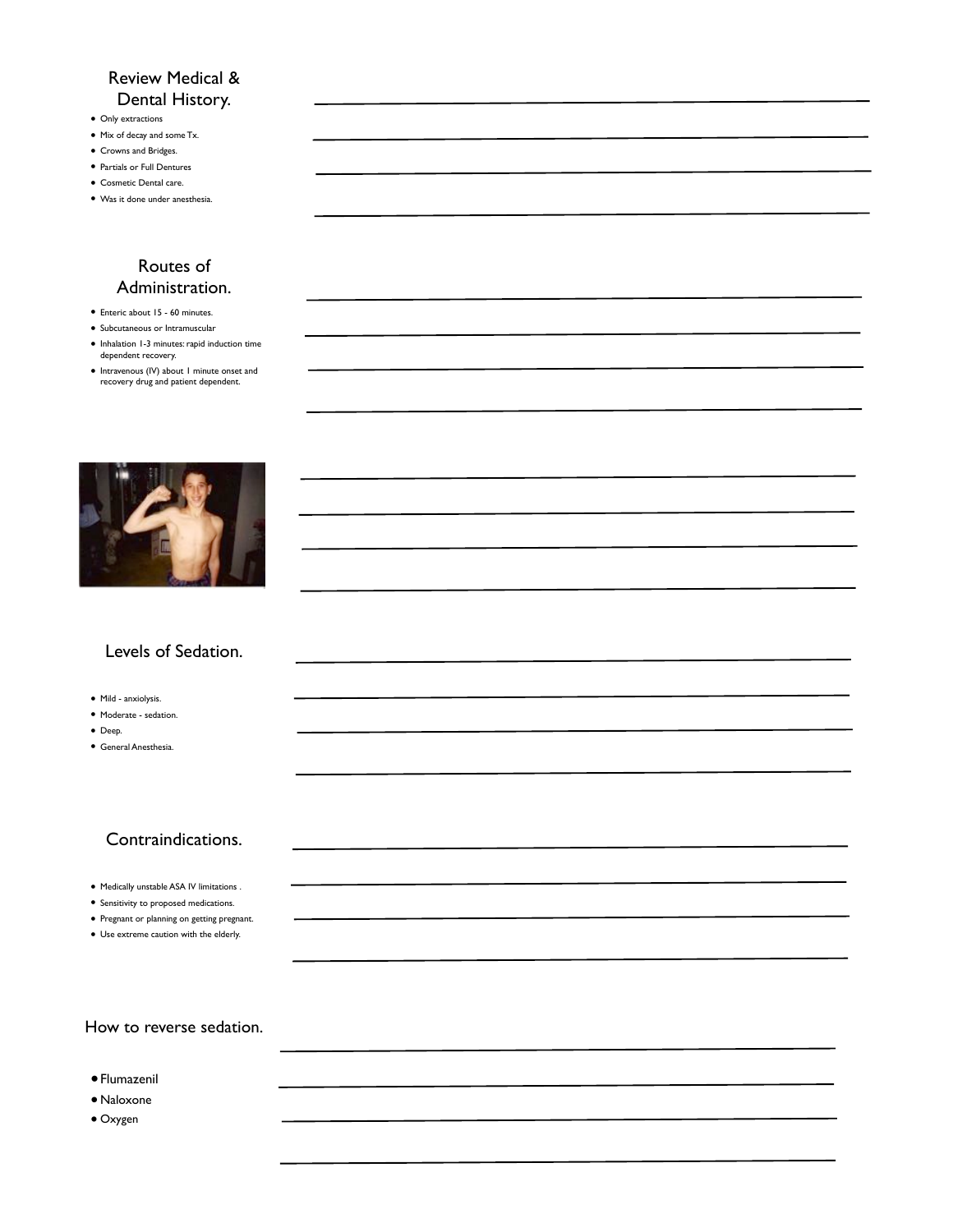### Diprivan / propofol

- Anesthesia induction 2-2.5mg/kg IV 40mg per 10 seconds until induction.
- Hpersensitivity to egg/egg products
- Also Soy/soy products
- Avoid succinylcholine bradycardia.

# Monitoring

- Electrocardiogram
- Pulse Oximetry Precordial stethescope
- Blood Pressure
- Carbon Dioxide
- BIS

### Discharge Criteria

- Stable Vital Signs
- Able to tolerate Fluids.
- Absolutely no Nystagmus.